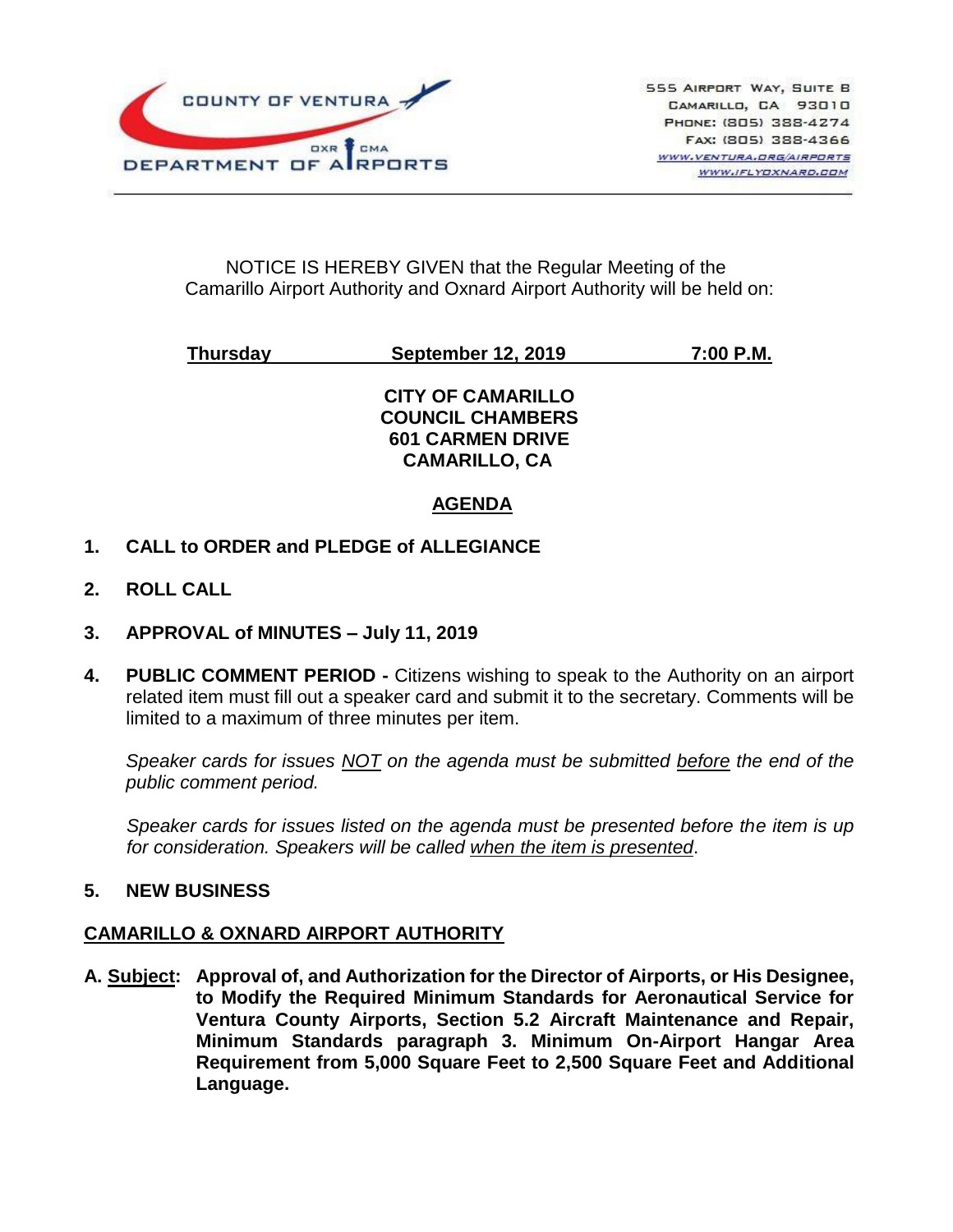# **Recommendation:**

Staff requests that your Commission/Authorities recommend that the Board of Supervisors:

Approve, and adopt the attached amendment (Attachment 1) to the Required Minimum Standards for Aeronautical Services for Ventura County Airports, effective October 1, 2019.

# **OXNARD AIRPORT AUTHORITY**

**B. Subject: Approval of, and Authorization for the Director of Airports, or His Designee, to Execute, the First Amendment to the License and Use Agreement with T-Mobile West, LLC, a Delaware Limited Liability Company, Successor in Interest to Pacific Bell Wireless, LLC, for a Cellular Tower at Oxnard Airport, to Provide for Additional Optional Extensions, Increase Rent, and Make Other Changes.**

#### **Recommendation:**

Staff requests that your Commission/Authority recommend that the Board of Supervisors:

Approve, and authorize the Director of Airports, or his designee, to execute, the First Amendment to the license and use agreement with T-Mobile West, LLC, (Attachment 1) for a cellular tower at Oxnard Airport, to provide for additional optional extensions, increase rent, and make other changes.

#### **6. UNFINISHED BUSINESS**

#### **CAMARILLO AIRPORT AUTHORITY**

# **A. Subject: Review and Consider Approval of the Updated Draft Bylaws of the Camarillo Airport Authority**

#### **Recommendation:**

Staff requests that your Authority review and consider approval of the updated draft Bylaws of the Camarillo Airport Authority.

# **7. DIRECTOR'S REPORT**

#### **8. REPORTS**

Monthly Activity Report – June, July 2019 Monthly Noise Complaints – June, July 2019 Consultant Reports – June, July 2019 Airport Tenant Project Status – July, August 2019 Project Status – July, August 2019 Financial Statements Period Ended – June 30, 2019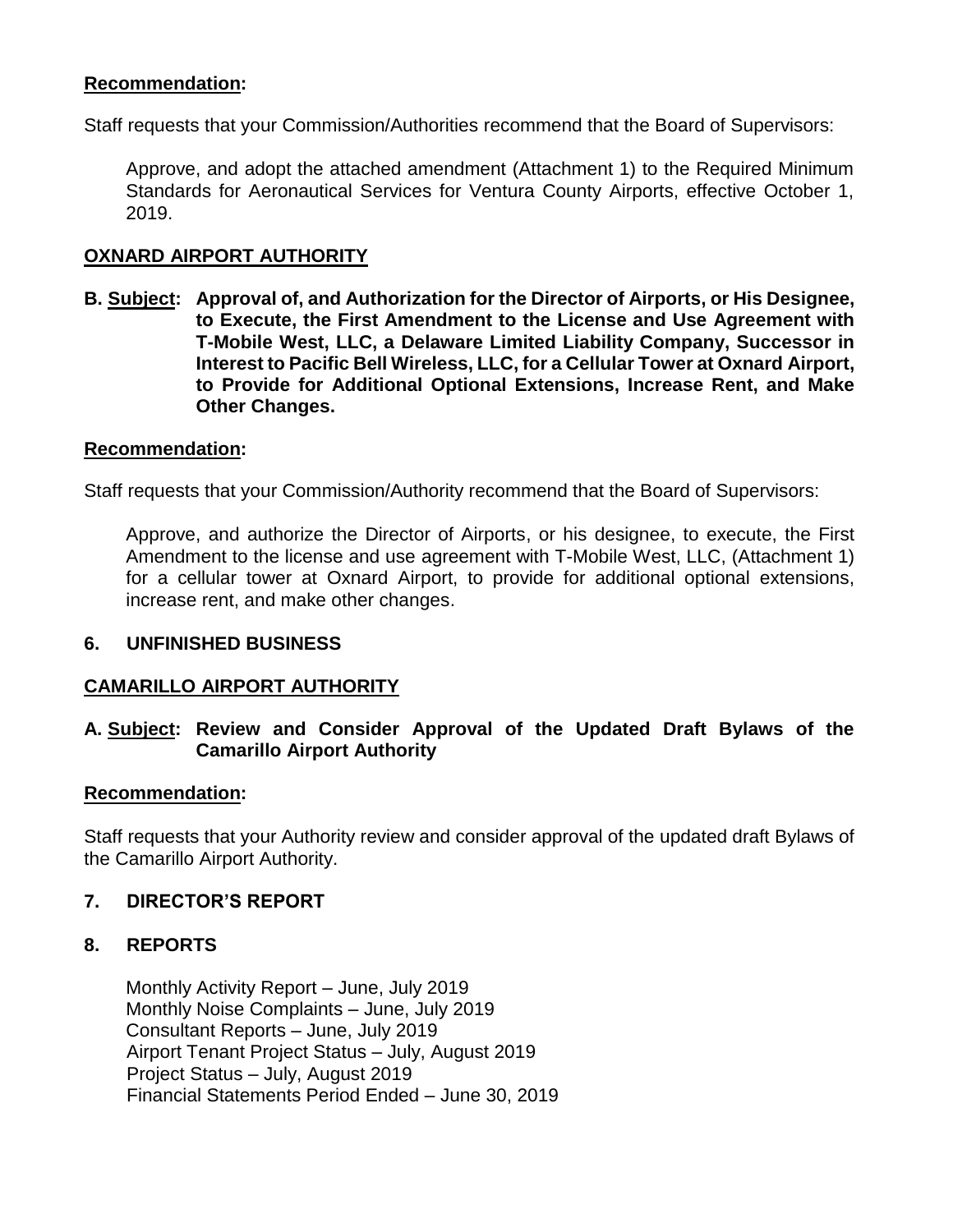Financial Statements Fourth Quarter – FY 2018/2019 Meeting Calendar

# **9. CORRESPONDENCE**

Letter dated June 19, 2019 from Erin Powers to Mike Barrow, Toro Enterprises, Inc. re: Approval of Contractor Request for Substitution of Subcontractor for Cause for the Camarillo Airport – NE Hangar Development, Phase 1 Construction Project; FAA AIP No.: 3-06-0339- 036-2017; Spec. No. DOA 17-01; Proj. No. CMA-195

Letter dated June 19, 2019 from Erin Powers to Mike Barrow, Toro Enterprises, Inc. re: Camarillo Airport – NE Hangar Development, Phase 1 Construction Project; FAA AIP No.: 3- 06-0339-036-2017; Spec. No. DOA 17-01; Proj. No. CMA-195; UTILIZATION OF UNLISTED SUBCONTRACTOR CINDY TRUMP INC.

Letter dated June 26, 2019 from Kip Turner to Joel Kirschenstein, Sage Realty Group re: Interest in Properties located in RPZ for Oxnard Airport

Letter dated June 28, 2019 from John Feldhans re: Camarillo Hangar Waitlist

Letter dated July 3, 2019 from Jorge Rubio to Rosemarie Gaglione, City of Oxnard re: Comments on Campus Park Development, Oxnard, CA

Letter dated July 8, 2019 from Madeline Herrle to Peter Yune, T-Mobile West LLC re: T Mobile ID SV00504A; Site Address: 2889 W. 5<sup>th</sup> St., Oxnard, CA 93030; Consent request for modifications to equipment

Notice dated July 12, 2019 from Camarillo Airport Operations Supervisor to East End Hangar Tenants at Camarillo Airport re: Construction Start Date – Northeast Hangar Development, Phase 1

Letter dated July 18, 2019 from Madeline Herrle to Mark Sullivan re: June 24, 2019 Public Records Request #1 on behalf of your client Gerald Alves

Letter dated July 18, 2019 from Madeline Herrle to Mark Sullivan re: June 24, 2019 Public Records Request #2 on behalf of your client Gerald Alves

Letter dated July 18, 2019 from Madeline Herrle to Mark Sullivan re: June 24, 2019 Public Records Request #3 on behalf of your client Gerald Alves

Letter dated July 18, 2019 from Madeline Herrle to Mark Sullivan re: June 24, 2019 Public Records Request #4 on behalf of your client Gerald Alves

Letter dated July 18, 2019 from Madeline Herrle to Mark Sullivan re: June 24, 2019 Public Records Request #5 on behalf of your client Gerald Alves

Letter dated July 19, 2019 from Erin Powers to Lemuel Del Castillo, Federal Aviation Administration re: Camarillo Airport – Taxiway H Pavement Rehabilitation; CONTRACTOR SELECTION RECOMMENDATION; Future AIP Grant No. 03-06-0339-37-2019